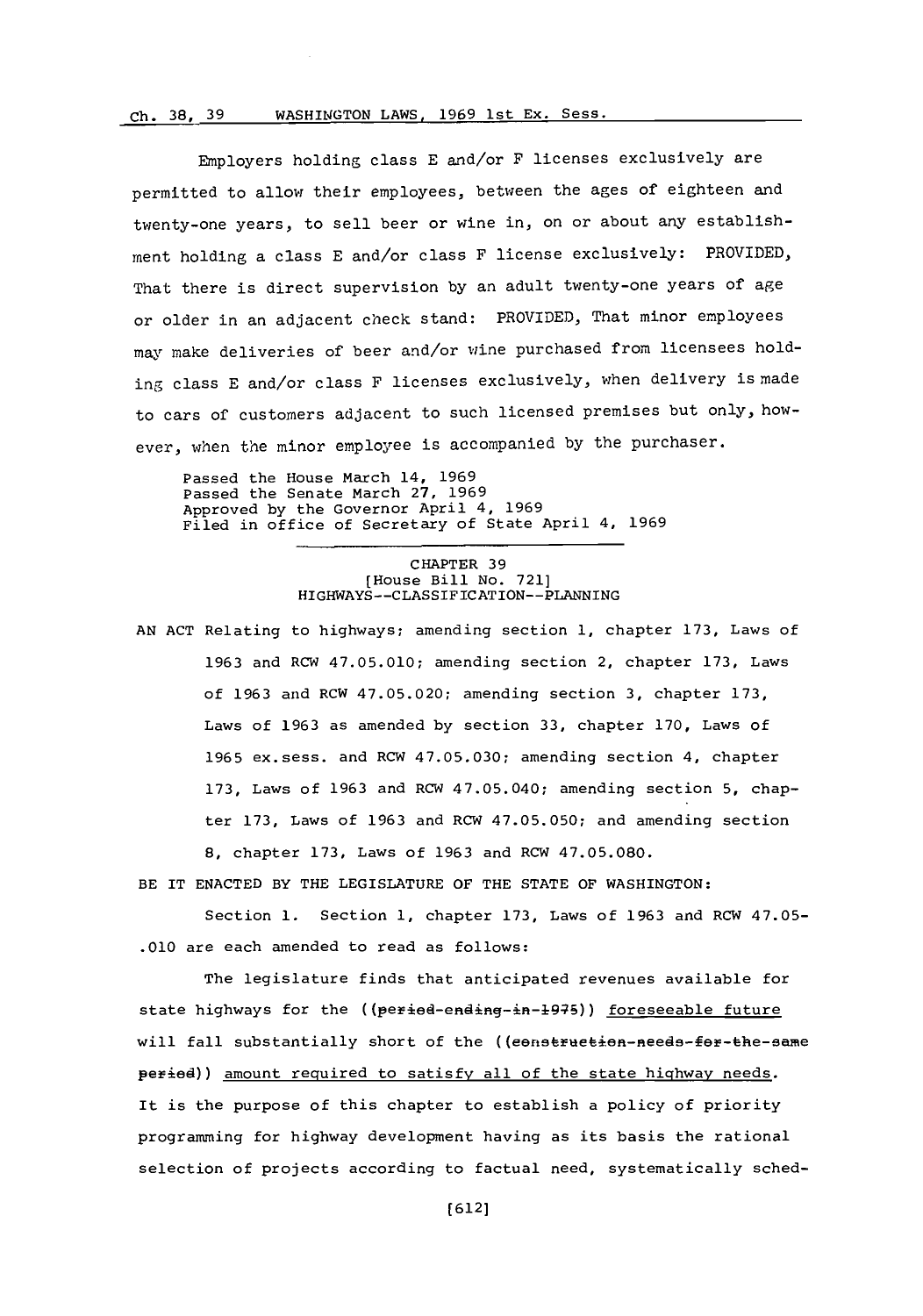uled to carry out defined objectives within limits of money and manpower, and fixed in advance with reasonable flexibility to meet changed conditions.

Sec. 2. Section 2, chapter **173,** Laws of **1963** and RCW 47.05.020 are each amended to read as follows:

The state highway commission is hereby directed to conduct  $((an))$  periodic  $((enqineering-and-traffie-analygis))$  analyses of the entire state highway system, and based thereon, to subdivide and classify according to their function and importance all designated state highways and those added from timpe to time other than the national system of interstate and defense highways and periodically review and revise the classifications, into the following additional four functional classes ((aeeording-to-the-following-eriteria)):

(1) The "principal state highway system" ((shall-inelude-these highways-having-as-a-principal-purpose-the-connecting-as-directly-as feasible-all-eities-or-unineorporated-urban-eenters-of-twenty-thousand er-more-population --- The-principal-state-highway-system)) which shall comprise not to exceed twenty percent of the total state highway mileage other than the interstate system.

(2) The "major state highway system" ((shall-inelude-these highways--having-as-a-principal-purpose-the-connecting-of-all-remaining-cities-and-towns-or-urban-centers-of-one-thousand-or-more-population7-or-serving-as-major-tourist7-commercial-or-industrial-routest The-major-state-highway-system)) which shall comprise not to exceed thirty-five percent of the total state highway mileage other than the interstate system.

(3) The "collector state highway system" ((shall-inelude-these highways-having-as-a-principal-purpose-the-servicing-of-remaining-populated-areas-within-reasonably-spaeed-distances---The-collector-state highway-system)) which shall comprise not to exceed thirty-five percent of the total state highway mileage other than the interstate system.

(4) The "other state highway system" ((shall-inelude-all-state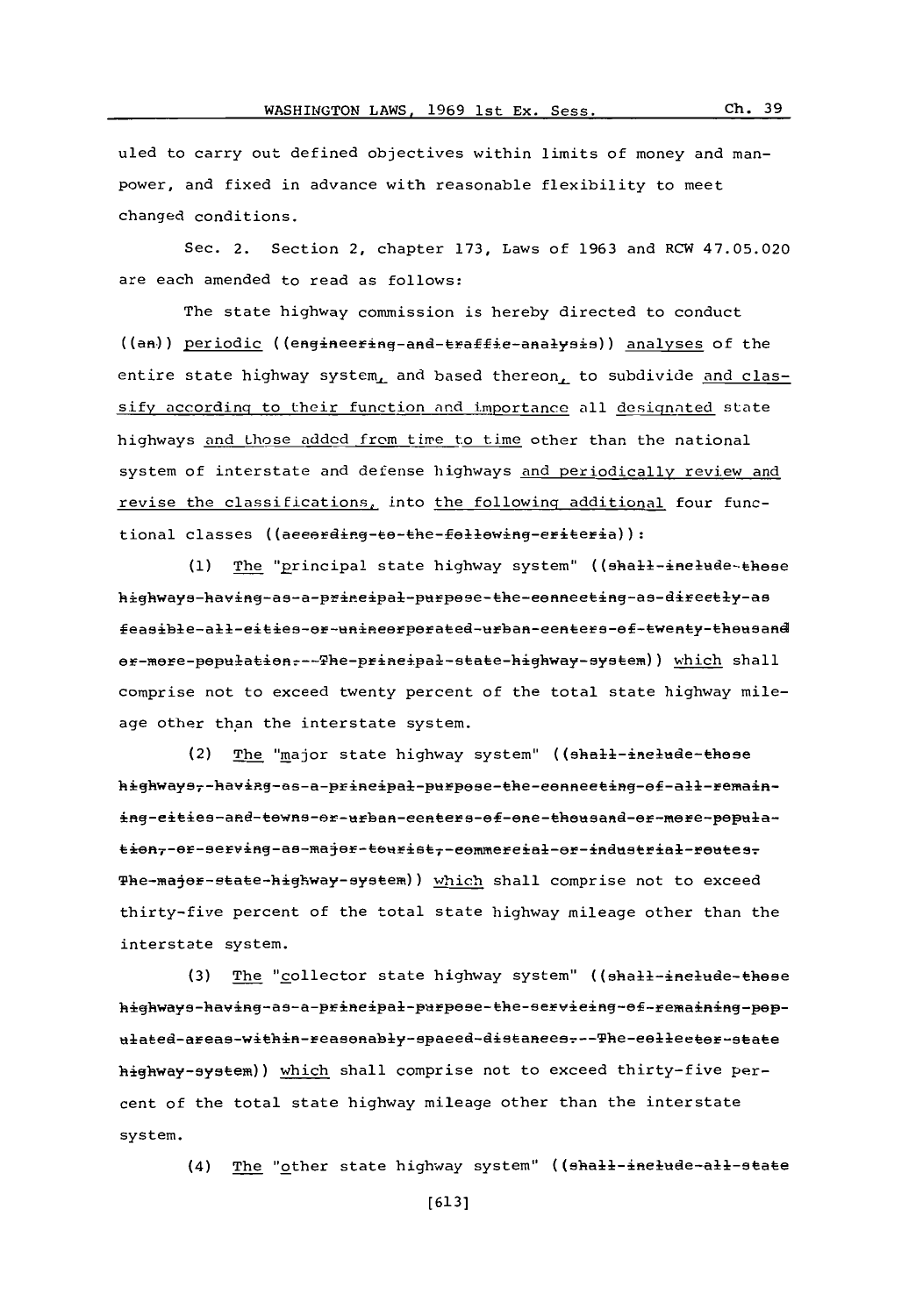Ch. 39

highways-not-elassified-as-a-part-of-any-of-the-systems-deseribed hereinabove)). In making such functional classification the highway commission shall be governed by reasonable rules and regulations adopted by the commission, and give consideration to the following criteria:

(a) Urban population centers within and without the state stratified and ranked according to size:

(b) Important traffic generating economic activities, including but not limited to recreation, agriculture, government, business and industry;

(c) Feasibility of route, including availability of alternate routes within and without the state;

(d) Directness of travel and distance between points of economic importance;

(e) Length of trips;

(f) Character and volume of traffic;

(g) Preferential consideration for multiple service;

(h) Reasonable spacing depending upon population density; and

(i) System continuity, except for the "other" system.

Sec. 3. Section 3, chapter 173, Laws of 1963 as amended by section 33, chapter 170, Laws of 1965 ex. sess. and RCW 47.05.030 are each amended to read as follows:

The state highway commission shall adopt and periodically revise after consultation with the joint committee on highways a long range plan for highway improvements, specifying highway planning objectives to be accomplished ((by-1975)) within a fourteen year advance planning period, and within the framework of revenue estimates for such period. The plan shall be based upon the construction needs for state highways as ((eentained-in-the-eurrent-needs-study-repert-ef-the-Wadington-state-highway-commission --- The-long-range-objectives-for-the period-ending-in-1975-shall-be-as-follows:

{1}--One-hundred-percent-completion-of-the-presently-established national-system-of-interstate-and-defense-highways;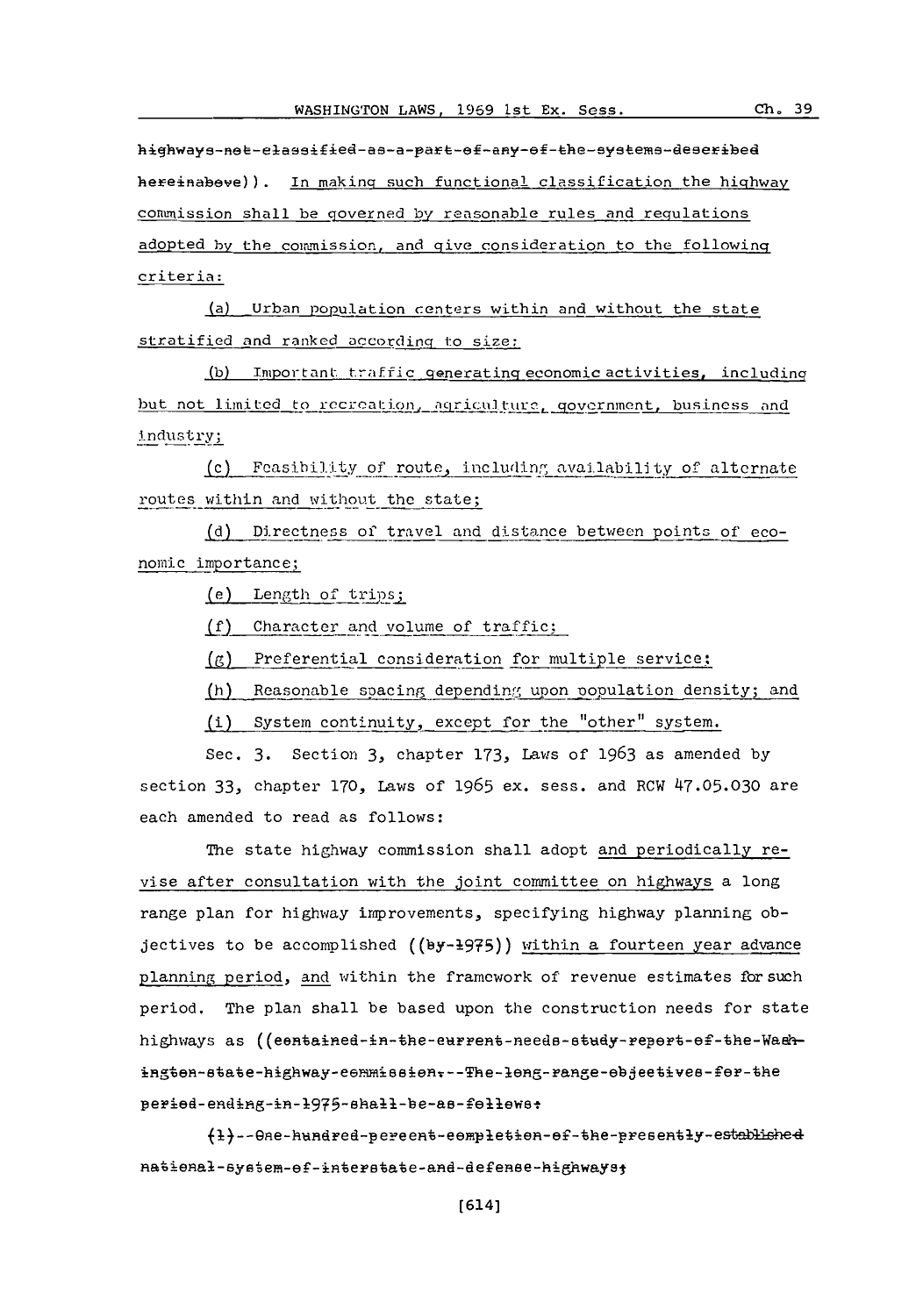(2)--Gne-hundred-percent-completion-of-the-construction-needs ef-these-highways-elassified-as-a-part-ef-the-principal-state-highway eystemt

(3)--Beclining-percentages-of-completion-of-construction-needs ef-these-highways-elassified-respectively-as-the-major-state-highway systemy-the-eelleeter-state-highway-system-and-the-ether-state-highway system)) determined and segregated according to functional class by the highway commission from time to time.

With such reasonable deviations as may be required to effectively utilize the available funds, to take full advantage of the available federal aid highway funds, and to adjust to unanticipated delays in programmed projects, the highway commission shall program the estimated available funds, first, to completion of that part of the national system of interstate and defense highways on which the federal government participates financially at the interstate rate under federal law and regulations, within the designated period for completion thereof established pursuant to federal law; second, to completion of any features or parts of the national system of interstate and defense highways on which the federal aid participation is less than the regular interstate rate under federal law and regulations; and the balance of the available funds shall be applied so as to carry out rates of completion within a fourteen year advance planning period on the remaining four functional classes at such rates of completion for each such functional class as the highway commission, acting pursuant to reasonable rules and regulations adopted by the commission, shall determine to be necessary in order to maintain a balanced development of the state's highway system, considering primarily the following factors:

(a) The relative remaining needs of each functional class of highways;

(t) The estimated available funds;

(c) Continuity of future developments with those previously programmed; and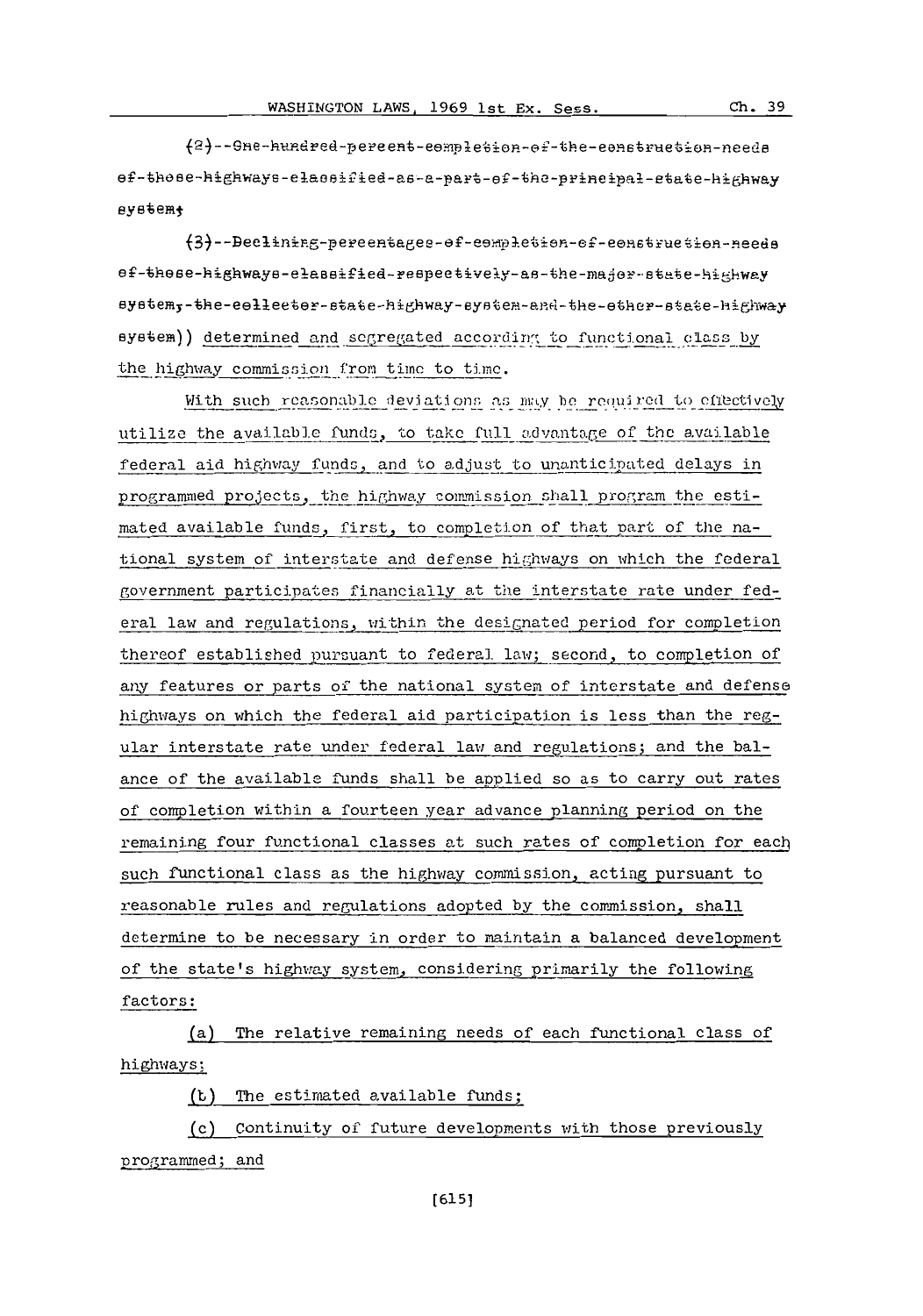## WASHINGTON LAWS, 1969 1st Ex. Sess. Ch. 39

(d) Graduation of rates of completion according to functional class importance.

Sec. 4. Section 4, chapter 173, Laws of 1963 and RCW 47.05.040 are each amended to read as follows:

Prior to July 1, ((1965)) 1971, the state highway commission shall adopt and thereafter shall ((periodieally)) biennially revise after consultation with the joint committee on highways a comprehensive highway construction program for the ensuing six years, which chall ((alloeate)) apply to each of the ((-enr)) five functional classes of state highways that percentage of the estimated available construction funds ((Het-ineluding-funds-expended-on-the-national-system-of-interstate-and-defense-highways)) as will be necessary to accomplish the commission's long range plan for highway improvements. The commission shall apportic: the available construction funds, according to functional class, among the several highway districts in the proportion that the estimated remaining needs for each functional class of highway within each highway district bears to the total estimated needs for each functional class remaining unsatisfied throughout the state.

Sec. 5. Section 5, chapter 173, Laws of 1963 and RCW 47.05.050 are each amended to read as follows:

The six year comprehensive highway construction program shall contain a priority construction program for each functional class of highways, including the national system of interstate and defense highways, within the budget limits established for each class. Selection of specific ((improvement)) projects for the six year program shall be based on the rating of each highway section proposed to be improved or constructed in relation to other highway sections within the same functional class within the respective highway district, taking into account the following:

(1) Its structural ability to carry loads imposed upon it;

(2) Its capacity to move traffic at reasonable speeds without undue congestion;

 $[616]$